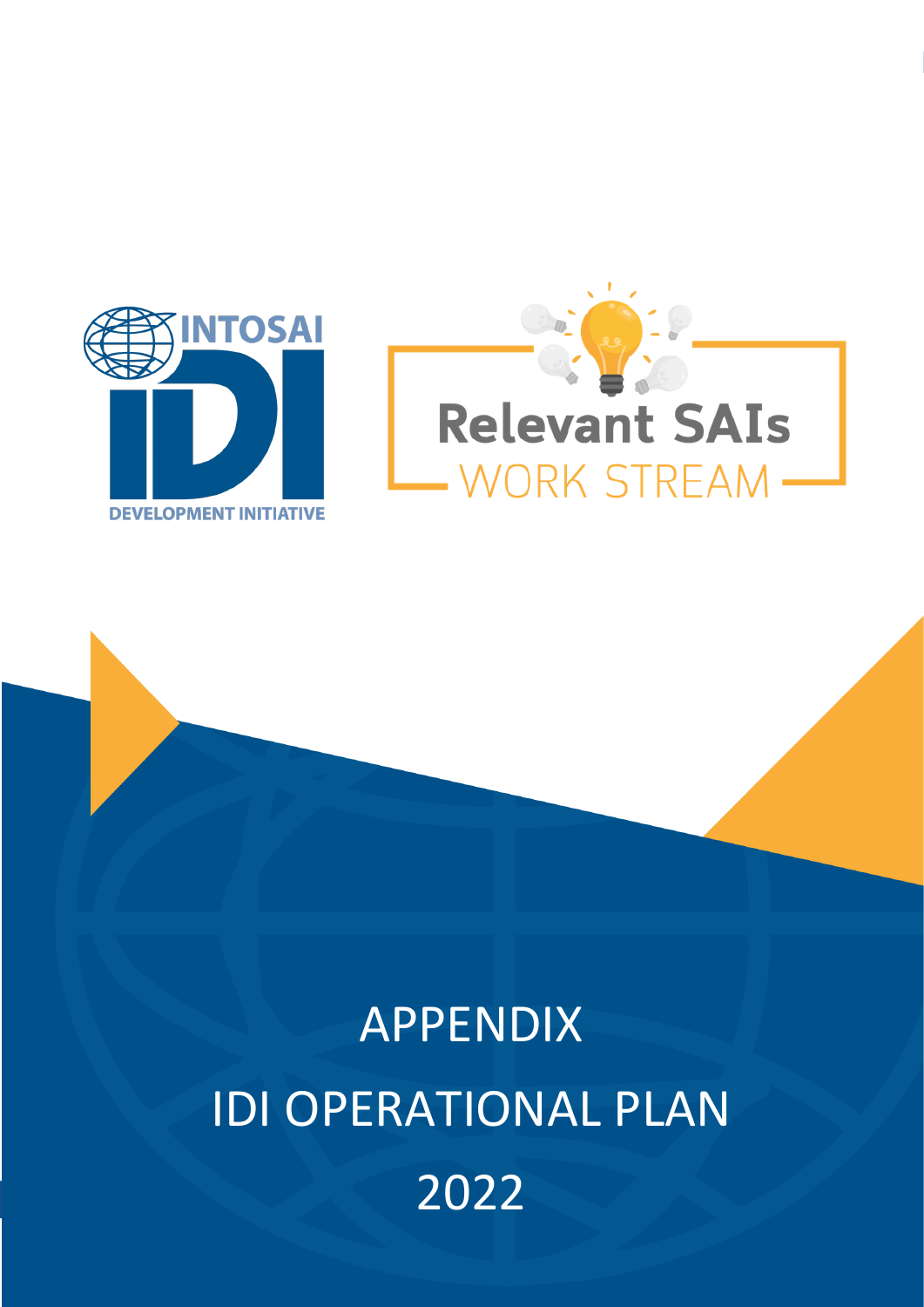

### **A. Objective**

To support SAIs in demonstrating ongoing relevance to stakeholders by fostering innovation in audit and education practices, leveraging on technological advancement and facilitating audit impact.

# **B. Strategy**

Relevant SAIs matter. Unless SAIs demonstrate relevance, they cannot be effective in delivering value and benefits for all. The COVID-19 pandemic heightened the need for SAIs to adapt to changing times and changing contexts to stay relevant.

IDI strategy for supporting relevant SAIs focuses on innovation, digital education, the 2030 agenda, equal futures for all, leveraging on technology and audit impact. This work stream includes three components:

- *1. Foster innovation in audit and education practice*
- *2. Leverage on technological advancement*
- **3.** *Facilitate Audit Impact*

IDI fostersinnovation in audit and education practice, by delivering SAI Innovations events on an annual basis, supporting audits of SDGs (preparedness & implementation), and working with digital education and online work. As a part of fostering innovation in audit practice and keeping with IDI's commitment towards gender and inclusiveness, IDI will launch an 'Equal Futures Audit'(EFA) initiative in 2022. Under this initiative, we will promote the role of SAIs in contributing to equal futures, explore innovative solutions for equal futures audits and facilitate cooperative audits on high priority areas related to gender and inclusiveness. As a part of the portfolio of experiments, IDI will explore innovative approaches for auditing climate action.

We will continue to support SAIs through the Leveraging On Technological Advancement (LOTA) initiative. Under LOTA, we will help SAIs in assessing their needs through LOTA scans and developing LOTA strategies. LOTA will also develop a curriculum on technology for SAI auditors, create a community of experts and launch a cooperative technology audit.

The third component envisions impact driven SAIs. We plan to progress towards this vision by continuing our work from 2021 in mainstreaming audit impact considerations in all our initiatives. In facilitating audit impact, we plan to use delivery mechanisms like advocacy and awareness raising, support for enhancing audit impact and exploring innovation approaches for facilitating impact driven audits, robust follow up systems and strong stakeholder coalitions.

Besides the three components, we have reflected on some key principles in our planning for 2022. We have looked at our plans to check if they are *flexible, agile, innovative, resilient, scalable, compliant, coherent, inclusive and doable.* For example, the LOTA initiative will provide flexible support to SAI teams by making available tools, guidance and education for building a LOTA strategy and SAI auditors capacity. LOTA is agile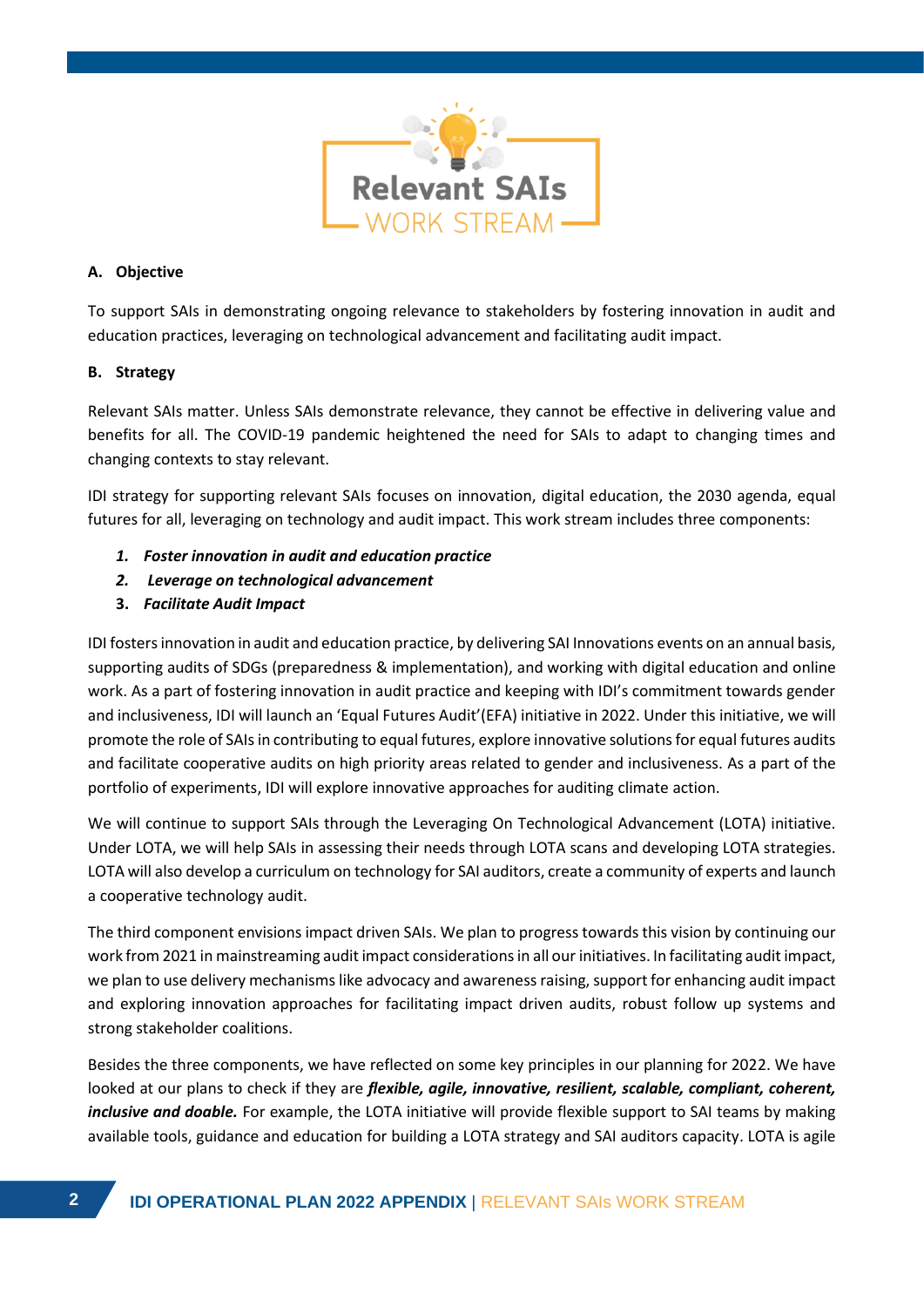as it provides support on a need that is assuming centre stage in the current context. It is innovative in introducing new tools like LOTA scans, a new curriculum on technology for SAI auditors and new approaches to audit technology. The support under LOTA is resilient and scalable as the support can be delivered in both online and in-person formats, based on SAI needs and the travel situation. Such support will also enable SAIs to be more resilient by using technology for audits. All audit support provided under LOTA will be based on ISSAI compliant methodologies. LOTA will also comply with IDI requirements like GDPR and gender and inclusiveness requirements. We have carried out a gender analysis and are mainstreaming gender and inclusiveness considerations through the different activities and deliverables of the initiative. LOTA support for use of technology and audit of technology will be based on LOTA scan and needs of SAIs. As such the audits will be doable for most SAIs. LOTA is linked to several initiatives across work streams – it is linked to the audit methodology work and professional education in the Professional SAIs work stream, it is linked to SAI Innovations, digital education and audit of SDGs implementation in the Relevant SAIs work stream and it is linked to the PICTURE initiative in the well governed SAIs work stream.

#### **C. Delivery**

#### Partnerships

The initiatives are designed, developed and delivered in cooperation with many partners. These include all INTOSAI regions, INTOSAI bodies like the Knowledge Sharing Committee (KSC) and its working groups e.g. Working group on Sustainable Development Goals & Key Sustainable Development Indicators(WGSDG KSDI), Working Group on IT Audit (WGITA), Working Group on Impacts of Science and Technology on Auditing (WGISTA), Working Group on Big Data (WGBD), INTOSAI General Secretariat (INTOSAI GS) and several SAIs in the INTOSAI community. We have a strategic partnership agreement with SAI of Indonesia.

In terms of stakeholders outside the INTOSAI community, we receive support from United Nations bodies (United Nations Department of Economic and Social Affairs (UNDESA), UN Women, World Health Organisation (WHO), United Nations Economic and Social Commission for Asia and the Pacific (UN ESCAP), Association of Chartered Accounts (ACCA), International Budget Partnership (IBP), World Bank, Open Contracting Partnership (OCP) and Partners for Review (P4R).

Federal Ministry for Economic Cooperation (BMZ) provides funding for the audit of SDGs implementation initiative through Deutsche Gesellschaft für Internationale Zusammenarbeit (GIZ); the Inter American Development Bank (IADB) contributes to cooperative audit of sustainable public procurement in OLACEFS; SAI Saudi Arabia provides funding for the audit of SDGs implementation initiative; and the European Union (EU) supports across the work stream. The work stream also utilises IDI core support from SAI Norway, the Swedish International Development Cooperation Agency (Sida), the UK Foreign, Commonwealth and Development Office (FCDO), and the Austrian Development Agency (ADA).

#### Delivery Mechanisms

Due to COVID-19 we have explored a variety of mechanisms for supporting SAIs in the Relevant SAIs work stream. Some of the key mechanisms are detailed below.

1. **Integrated Education and Audit Support** – These are mainly online platforms that provide education and audit support throughout a cooperative or pilot audit. The platform has four elements – education contents (asynchronous units and synchronous classes), social learning (discussions forums, parking lots, cafes, webinars, audit question bank), other resources (library, audio and video links and links to other courses) and audit support (feedback and support for each stage of the audit).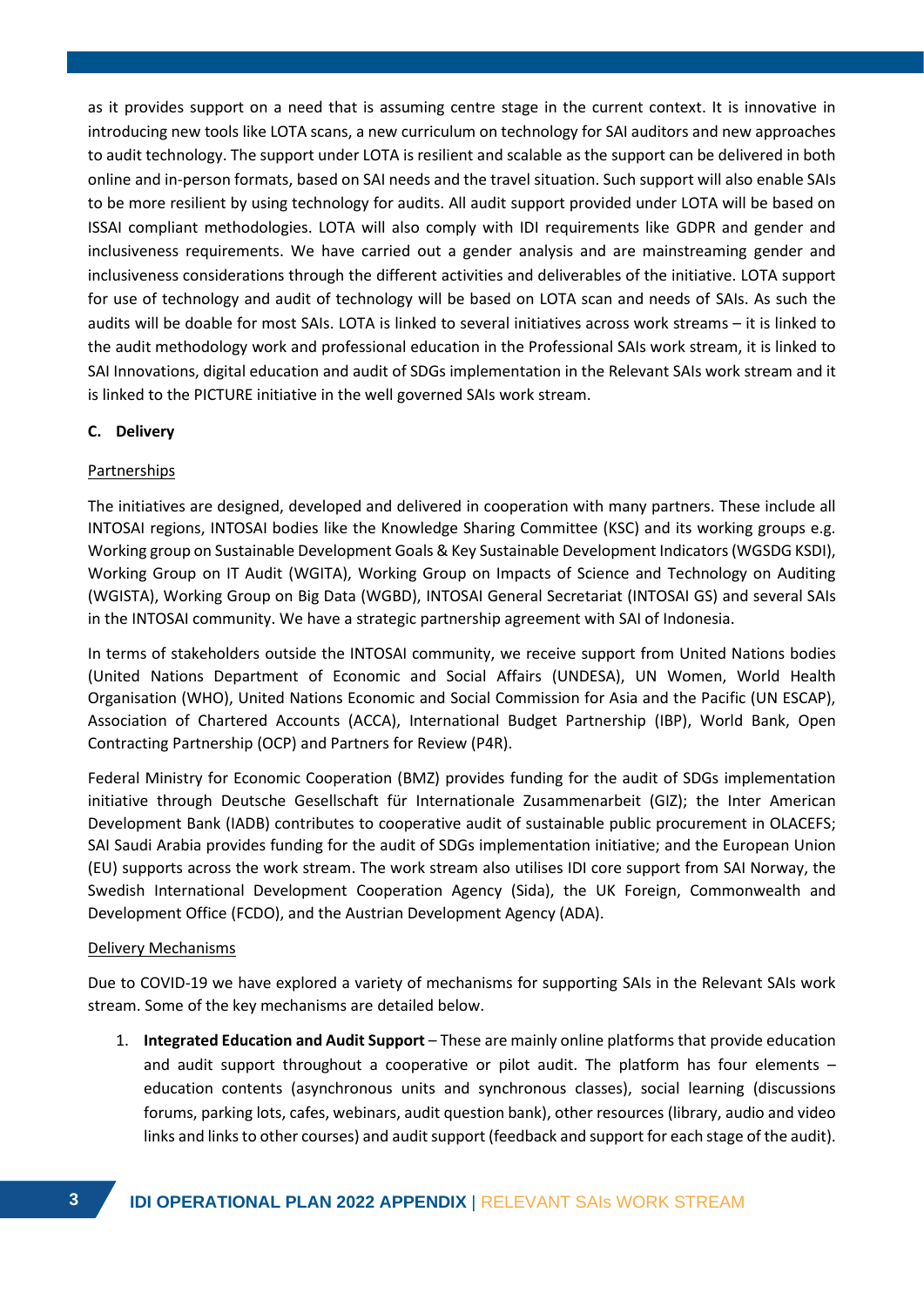We are currently using such platforms for SDG implementation audits. In 2022 we will also use them for LOTA, Facilitating Audit Impact (FAI) and Equal Futures Audits(EFA).

- 2. **Expert Groups** We set up expert group consultations for securing required subject matter expertise in audit areas and for the development of tools and guidance. Such consultations have generally assumed round table formats.
- 3. **Frameworks, Models & Tools** As a part of our support to SAIs we develop several frameworks, models and tools. These include IDI's SDGs Audit Model (ISAM), SDGs ecosystems mapping tool and stakeholder engagement tools. In 2022 we plan to update ISAM, provide LOTA scan tool, curriculum for data literacy of SAI auditors and develop frameworks for robust follow up systems and strong stakeholder coalitions.
- 4. **SAI Innovations Marketplace –** As a part of the SAI Innovations initiative, IDI will host a SAI Innovations Marketplace. SAIs, INTOSAI bodies and stakeholders will be invited to showcase their innovations in this marketplace through webinars, blogs, case studies, round tables etc.
- **5.** Learning Festival Starting from 2021, we will host annual learning festivals. These festivals will provide a platform for bringing the latest thinking in relevant emerging areas to our resource pools and certified SAI staff. We will also use the opportunity to foster communities and vibrant networks.
- 6. **Lessons Learned -** We endeavour to set up internal opportunities to learn continuously and act fact on lessons learned. We also provide platforms for SAIs to reflect on lessons learned and plan way forward actions based on the learning.
- **7. Connecting the Dots –** We set up activities and events that connect initiatives and bring out the synergies between different strands of work. e.g. the SAI Innovation events in 2022 will focus on 'Getting more from Audit in the Digital Age' thus connecting them to the LOTA Initiative. In the Auditing SDGs initiative, activities linked to facilitating audit impact will be undertaken for all the SDG implementation audits and for some SAIs that participated in the SDG preparedness audits, linking the FAI and the SDG initiatives. FAI is also interwoven with high quality financial, performance and compliance audits supported under the Professional SAIs workstream.
- 8. **Portfolio of Experiments –** Since 2021 we have introduced a portfolio of experiments to create space for experimentation, exploration and innovation in new areas. While we plan to conduct some of this exploration as a part of initiatives e.g. Financial Audit Analytics experiment will be a part of LOTA, we also plan to take up independent experiments. In 2022, we plan to explore innovative audit approaches for auditing climate action. We will also continue to explore greater accessibility features for our learning management system.

# **D. Outline Plan 2022**

| <b>Component and</b><br><b>Initiative</b> | <b>Achievements (to end 2021)</b>                                                                                          | <b>Plan 2022</b>                                                                                                       | <b>Tentative Plans 2023</b><br>onwards                                             |
|-------------------------------------------|----------------------------------------------------------------------------------------------------------------------------|------------------------------------------------------------------------------------------------------------------------|------------------------------------------------------------------------------------|
|                                           | <b>COMPONENT 1: Foster Innovation in Audit and Education Practice</b>                                                      |                                                                                                                        |                                                                                    |
| SAI Innovations                           | 2021 series on "Innovating<br>for Impact" consisting of<br>two framing webinars<br>delivered in four<br>languages globally | Design & deliver 2022<br>series on "Getting more<br>from Audit in the Digital<br>Age"(one framing<br>webinar delivered | Design & deliver<br>2023 series on a<br>topic to be decided<br>(including framing) |

IDI's annual plans are presented within the context of the IDI Strategic Plan 2019-23. The 2022 plan builds on IDI's prior achievements, and towards future achievements.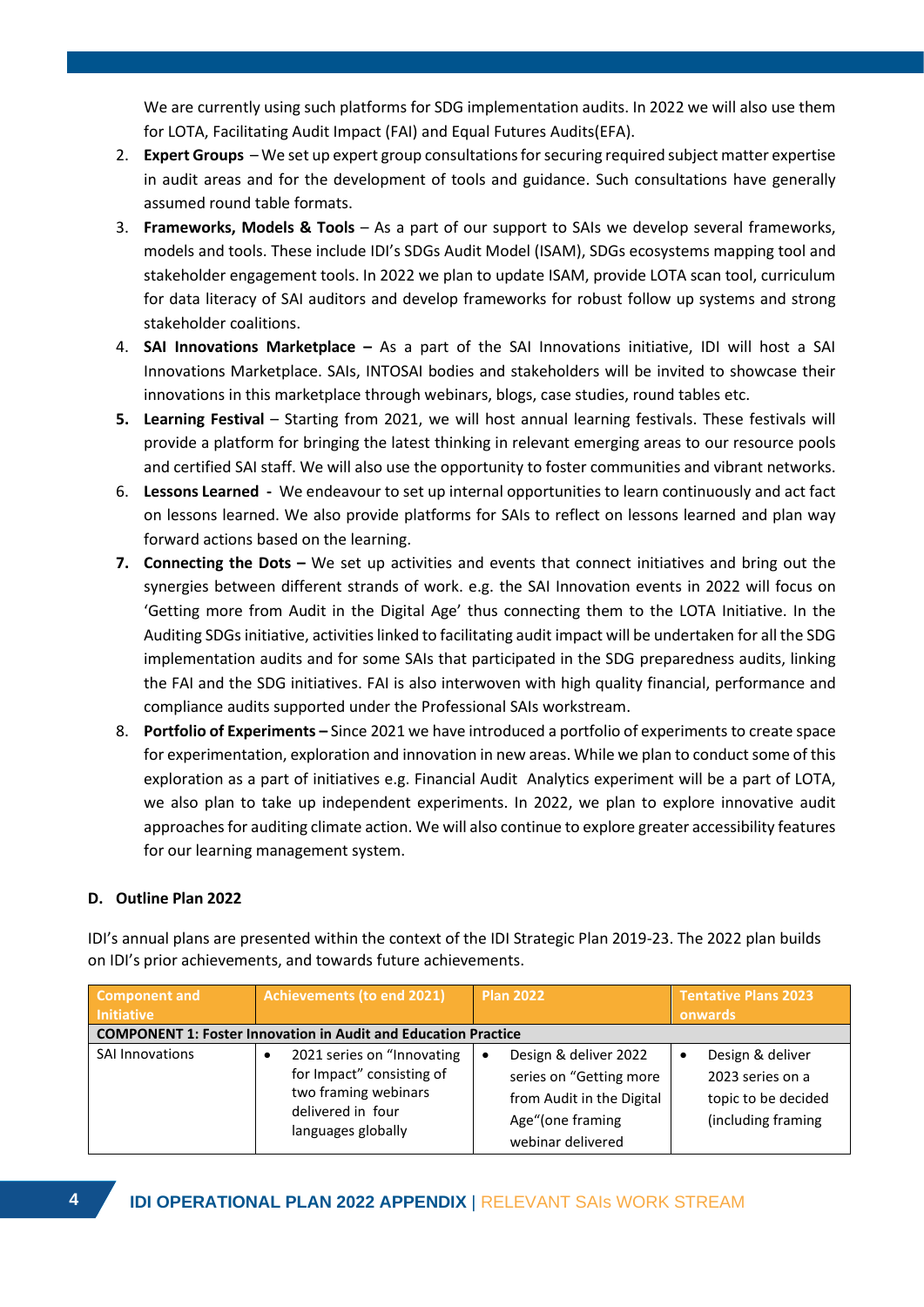| <b>Component and</b><br><b>Initiative</b>                                                                                                       | <b>Achievements (to end 2021)</b>                                                                                                                                                                                                                                                         | <b>Plan 2022</b>                                                                                                                                                                                                                                                                                                                                                                                                                                                                                                            | <b>Tentative Plans 2023</b><br>onwards                                                                                                                                                |
|-------------------------------------------------------------------------------------------------------------------------------------------------|-------------------------------------------------------------------------------------------------------------------------------------------------------------------------------------------------------------------------------------------------------------------------------------------|-----------------------------------------------------------------------------------------------------------------------------------------------------------------------------------------------------------------------------------------------------------------------------------------------------------------------------------------------------------------------------------------------------------------------------------------------------------------------------------------------------------------------------|---------------------------------------------------------------------------------------------------------------------------------------------------------------------------------------|
|                                                                                                                                                 | Four SAI Market Place<br>$\bullet$<br>events organized. SAI<br>Innovations Resources web<br>page available on IDI<br>website                                                                                                                                                              | twice, in four languages<br>globally)<br>Host two SAI<br>$\bullet$<br>Marketplace webinars<br><b>Maintain the SAI</b><br>$\bullet$<br>Innovations resources<br>webpage                                                                                                                                                                                                                                                                                                                                                      | webinars, in four<br>languages globally)<br>Host two SAI<br>$\bullet$<br>marketplace<br>webinars<br>Maintain the SAI<br>$\bullet$<br>Innovations<br>resources webpage                 |
| Audit of SDGs<br>Implementation<br><b>ISAM</b>                                                                                                  | Global Webinar:<br>$\bullet$<br>"Reflections on ISAM"<br>ISAM webinar for SAIs of<br>$\bullet$<br>CIS countries (in Russian) in<br>cooperation with WGSDG                                                                                                                                 | $\bullet$<br>Update ISAM based on<br>feedback and lessons<br>learned from piloting<br>Carry out activities for<br>$\bullet$<br>disseminating updated<br><b>ISAM</b>                                                                                                                                                                                                                                                                                                                                                         | Use updated ISAM to<br>$\bullet$<br>support audits of<br>SDG implementation                                                                                                           |
| IDI-KSC-ASOSAI -<br>ARABOSAI - CAROSAI<br>Audit of Strong &<br><b>Resilient National</b><br><b>Public Health Systems</b><br>(linked to SDG 3.d) | 39 SAI teams from ASOSAI,<br>$\bullet$<br>PASAI, ARABOSAI and<br>CAROSAI supported<br>through an integrated<br>education and audit<br>support (IEAS) platform<br>Three SAI Leadership and<br>$\bullet$<br>Key Stakeholder Meetings<br>held for participating SAIs<br>and key stakeholders | $\bullet$<br>39 SAIs teams<br>supported in<br>conducting and<br>reporting on the 3.d<br>audits<br>15 SAIs complete 3.d<br>$\bullet$<br>audits and issue audit<br>reports as per mandate<br>Lessons learned and<br>$\bullet$<br>sustainability plans<br>discussed and<br>documented<br>Support for<br>$\bullet$<br>development of SDGs<br>Audit Portfolio by SAIs<br>Quality Assurance (QA)<br>$\bullet$<br>panel for ARABOSAI<br>identified and trained<br>SAIs supported in<br>$\bullet$<br>developing FAI action<br>plans | SAIs issue reports as<br>$\bullet$<br>per legal mandate<br>QA reviews of 3.d<br>$\bullet$<br>audits as per agreed<br>TORs.<br>SAIs supported in<br>$\bullet$<br><b>FAI activities</b> |
| <b>IDI-OLACEFS</b><br>Cooperative Audit on<br>Sustainable Public<br>Procurement using<br>data analytics (CASP)                                  | Blended audit support to<br>$\bullet$<br>14 SAIs in OLACEFS for<br>conducting and reporting                                                                                                                                                                                               | Lesson Learned and<br>$\bullet$<br>sustainability plans<br>discussed and<br>documented<br>10 SAIs complete CASP<br>$\bullet$<br>audits and issue audit<br>reports as per mandate<br>QA panel for CASP<br>٠<br>identified and trained<br>QA reviews conducted<br>$\bullet$<br>as per agreed TORs<br>SAIs supported in<br>developing FAI action<br>plans                                                                                                                                                                      | $\bullet$<br>SAIs issue reports as<br>per legal mandate<br>QA reviews of CASP<br>$\bullet$<br>audits as per agreed<br><b>TORs</b><br>SAIs supported in FAI<br>$\bullet$<br>activities |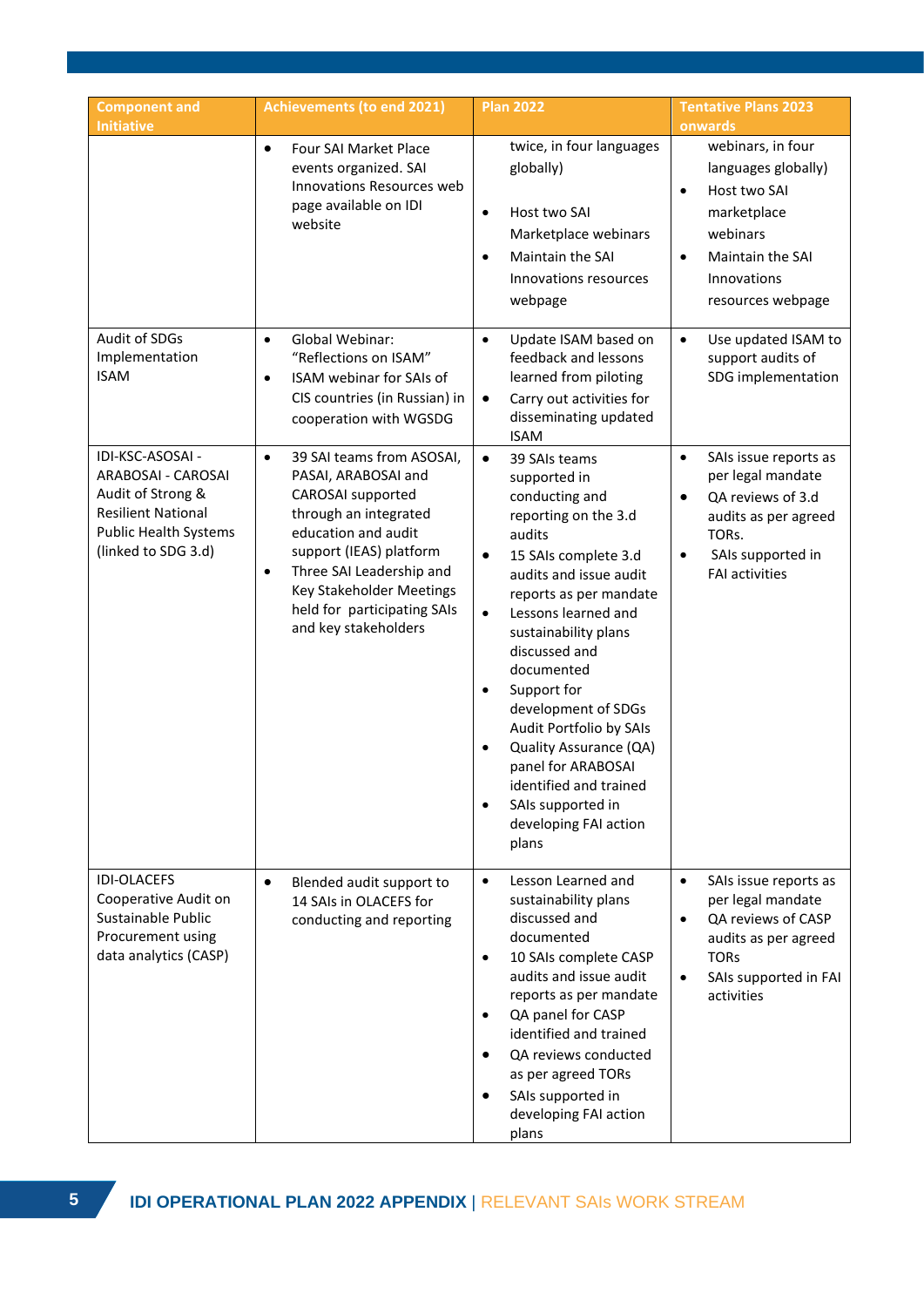| <b>Component and</b><br><b>Initiative</b>                                                             | <b>Achievements (to end 2021)</b>                                                                                                                                                                                                                                                                                                                                                                                      | <b>Plan 2022</b>                                                                                                                                                                                                                                                                                                                                                                                                                                                                                                     | <b>Tentative Plans 2023</b><br>onwards                                                                                                                                                                                                            |
|-------------------------------------------------------------------------------------------------------|------------------------------------------------------------------------------------------------------------------------------------------------------------------------------------------------------------------------------------------------------------------------------------------------------------------------------------------------------------------------------------------------------------------------|----------------------------------------------------------------------------------------------------------------------------------------------------------------------------------------------------------------------------------------------------------------------------------------------------------------------------------------------------------------------------------------------------------------------------------------------------------------------------------------------------------------------|---------------------------------------------------------------------------------------------------------------------------------------------------------------------------------------------------------------------------------------------------|
| Pilot audit of<br>elimination of intimate<br>partner violence<br>against women (linked<br>to SDG 5.2) | SAI Uganda pilot audit<br>$\bullet$<br>supported through IEAS<br>Stakeholder and subject<br>$\bullet$<br>matter experts<br>engagement facilitated                                                                                                                                                                                                                                                                      | SAI Uganda completes<br>$\bullet$<br>the audit and issues its<br>audit report as per<br>mandate<br>Lessons learned<br>$\bullet$<br>discussed and<br>documented<br>SAI Uganda supported<br>$\bullet$<br>in developing an SDG<br>audit portfolio<br>SAI Uganda supported<br>in developing an FAI<br>action plan                                                                                                                                                                                                        | QA review as per<br>agreed TOR.<br>Support FAI activities<br>as agreed                                                                                                                                                                            |
| SDG Preparedness -<br><b>Facilitating Audit</b><br>Impact                                             | <b>SDG Preparedness Audit</b><br>$\bullet$<br>Stocktaking, and FAI<br>meetings conducted for<br>participating SAIs                                                                                                                                                                                                                                                                                                     | 15 SAIs supported in<br>$\bullet$<br>developing FAI action<br>plans                                                                                                                                                                                                                                                                                                                                                                                                                                                  | Support for<br>$\bullet$<br>implementation of<br>FAI action plan<br>based on requests                                                                                                                                                             |
| <b>Equal Futures Audit</b><br>(EFA)                                                                   | N/A<br>$\bullet$                                                                                                                                                                                                                                                                                                                                                                                                       | Develop a strategy for<br>$\bullet$<br>EFA in consultation with<br>key stakeholders<br>Develop a framework<br>$\bullet$<br>for auditing "Leave no<br>one behind"<br>Create an Equal Futures<br>$\bullet$<br>Audit (EFA) Platform for<br>advocacy and<br>awareness raising<br>Launch an equal futures<br>$\bullet$<br>audit in a high priority<br>area                                                                                                                                                                | Support SAIs in<br>$\bullet$<br>conducting an equal<br>futures audit<br>Advocacy and<br>$\bullet$<br>awareness raising<br>through the EFA<br>Platform                                                                                             |
|                                                                                                       | <b>COMPONENT 2: Leverage on Technological Advancement</b>                                                                                                                                                                                                                                                                                                                                                              |                                                                                                                                                                                                                                                                                                                                                                                                                                                                                                                      |                                                                                                                                                                                                                                                   |
| Digital Education (DE)                                                                                | IDI LMS updated and<br>$\bullet$<br>maintained<br>LMS and Alumni Apps<br>explored<br>DE and online work (IDI<br>$\bullet$<br>and INTOSAI regions, SAIs<br>and stakeholders)<br>supported<br>Two workshops conducted<br>$\bullet$<br>as a part of the "Healthy<br><b>Interactions" Series</b><br>Learning Festival held for<br>DE resource pools<br>DE Support provided for<br>PESA-P setup, delivery and<br>monitoring | IDI LMS updated and<br>$\bullet$<br>maintained.<br>$\bullet$<br>Improve IDI LMS<br>accessibility<br>Launch of customized<br>$\bullet$<br>LMS app<br>Provide DE support to<br>$\bullet$<br>PESA-P delivery,<br>monitoring and<br>assessments<br>Support DE across IDI,<br>$\bullet$<br>including updates about<br>new features<br>(accessibility, reporting<br>and gamification).<br><b>Annual Learning</b><br>$\bullet$<br>Festival for CPD and<br>networking for<br>eLearning specialists<br>and LMS administrators | IDI LMS updated and<br>$\bullet$<br>maintained<br>$\bullet$<br>Support DE and<br>online work across<br>IDI<br><b>Annual Learning</b><br>$\bullet$<br>Festival for CPD and<br>networking for<br>eLearning specialists<br>and LMS<br>administrators |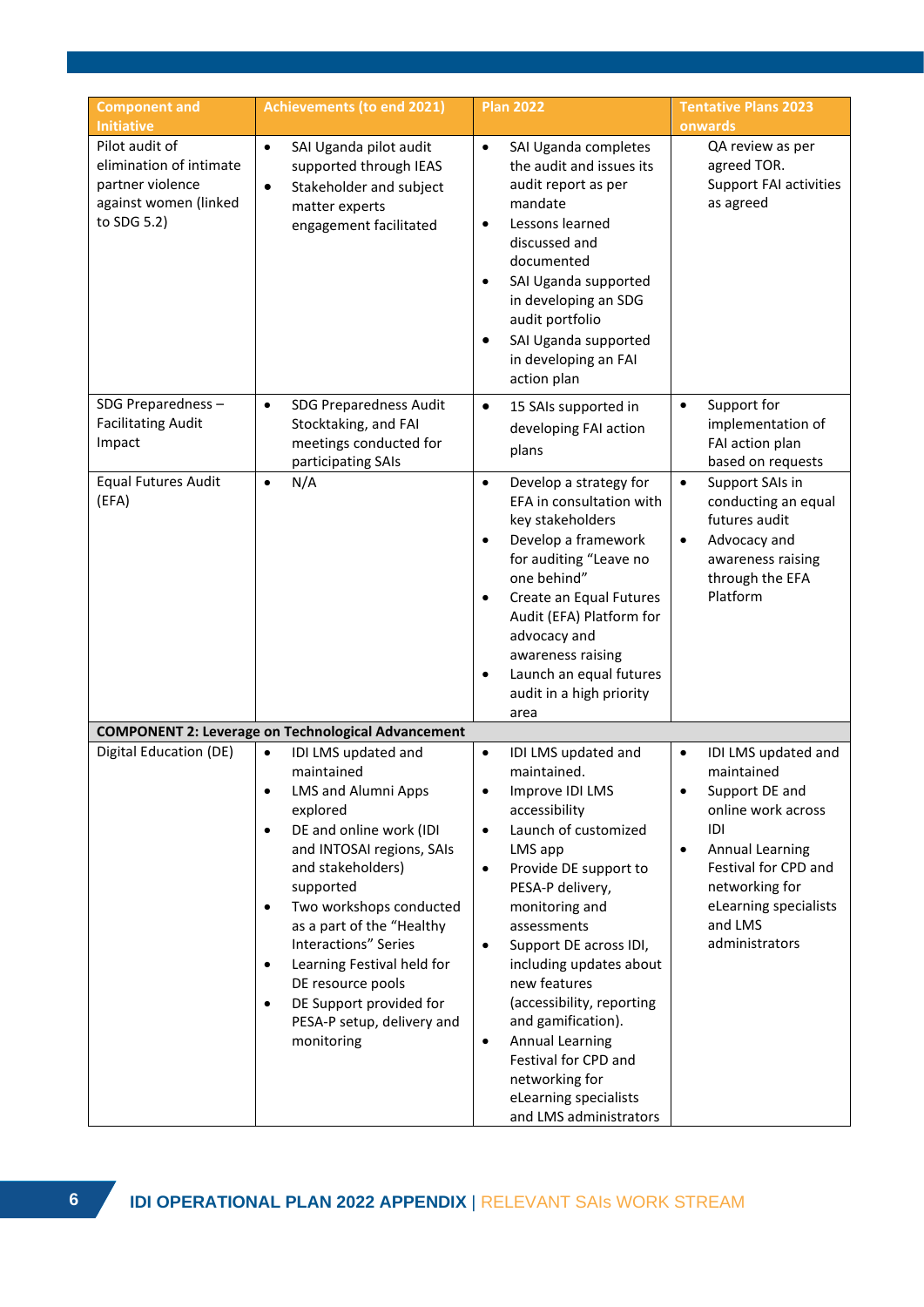| <b>Component and</b><br><b>Initiative</b>                        | <b>Achievements (to end 2021)</b>                                                                                                                                                                                                                                                                                                                                                                                                                                                                      | <b>Plan 2022</b>                                                                                                                                                                                                                                                                                                                                                                                                                                         | <b>Tentative Plans 2023</b><br>onwards                                                                                                                                                                                                                                         |
|------------------------------------------------------------------|--------------------------------------------------------------------------------------------------------------------------------------------------------------------------------------------------------------------------------------------------------------------------------------------------------------------------------------------------------------------------------------------------------------------------------------------------------------------------------------------------------|----------------------------------------------------------------------------------------------------------------------------------------------------------------------------------------------------------------------------------------------------------------------------------------------------------------------------------------------------------------------------------------------------------------------------------------------------------|--------------------------------------------------------------------------------------------------------------------------------------------------------------------------------------------------------------------------------------------------------------------------------|
| Leverage on<br>Technological<br>Advancement (LOTA)<br>initiative | LOTA strategy and<br>$\bullet$<br>framework developed after<br>consultation with<br>stakeholders<br><b>Branding and</b><br>$\bullet$<br>communication package<br>created<br>Development of LOTA Scan<br>$\bullet$<br><b>Tool and Guidance</b><br>initiated<br><b>LOTA Talks on Healthcare</b><br>$\bullet$<br>Analytics delivered in four<br>languages                                                                                                                                                 | LOTA Scan tool and<br>$\bullet$<br>guidance available in<br>four languages<br>LOTA scan piloted by<br>$\bullet$<br>five SAIs<br><b>LOTA Talks for SAI</b><br>$\bullet$<br>leaders and stakeholder<br><b>LOTA Connect launched</b><br>$\bullet$<br>for experts across<br><b>INTOSAI</b> and external<br>stakeholders<br>Curriculum on<br>$\bullet$<br>'Technology for SAI<br>Auditors' developed<br>Launch of LOTA Tech<br>$\bullet$<br>Cooperative Audit | SAIs supported in<br>$\bullet$<br>developing LOTA<br>strategies<br><b>LOTA Talks held</b><br>$\bullet$<br>Integrated education<br>$\bullet$<br>and audit support<br>for LOTA tech<br>cooperative audit<br>Foster robust<br>$\bullet$<br>interaction through<br>LOTA connect    |
| <b>COMPONENT 3: Facilitate Audit Impact</b>                      |                                                                                                                                                                                                                                                                                                                                                                                                                                                                                                        |                                                                                                                                                                                                                                                                                                                                                                                                                                                          |                                                                                                                                                                                                                                                                                |
| Facilitate Audit Impact<br>(FAI)                                 | FAI strategy and 3x3<br>$\bullet$<br>framework developed in<br>consultation with<br>stakeholders<br>'What is the Audit Impact<br>$\bullet$<br>of SAIs?': A Reflection<br>Paper published<br><b>Global Summit on SAI</b><br>$\bullet$<br>Audit Impact held<br>Audit impact<br>$\bullet$<br>considerations<br>mainstreamed in relevant<br><b>IDI</b> initiatives<br>FAI action plan templates<br>$\bullet$<br>developed for all audit<br>types<br>FAI support for SDG<br>preparedness audits<br>launched | FAI Ignite series for<br>$\bullet$<br>awareness-raising and<br>advocacy<br>Support for FAI action<br>$\bullet$<br>plans as a part of<br>cooperative audits<br>Launch of 'Planning for<br>$\bullet$<br>Impact' project<br>Development of a<br>$\bullet$<br>framework for robust<br>follow up systems<br>Development of a<br>$\bullet$<br>framework for strong<br>stakeholder coalitions                                                                   | FAI Ignite series<br>$\bullet$<br>Support SAIs in<br>$\bullet$<br>establishing robust<br>follow up systems<br>Support SAIs in<br>$\bullet$<br>engaging for strong<br>stakeholder<br>coalitions<br>Support relevant<br>٠<br>implementation<br>activities of FAI<br>action plans |
| <b>Cross cutting</b>                                             |                                                                                                                                                                                                                                                                                                                                                                                                                                                                                                        |                                                                                                                                                                                                                                                                                                                                                                                                                                                          |                                                                                                                                                                                                                                                                                |
| Portfolio of<br>Experiments                                      | N/A<br>$\bullet$                                                                                                                                                                                                                                                                                                                                                                                                                                                                                       | Explore innovative<br>approaches for<br>auditing climate<br>action                                                                                                                                                                                                                                                                                                                                                                                       | <b>TBD</b>                                                                                                                                                                                                                                                                     |
| Engagement with key<br>stakeholders                              | Engaged with GIZ, Partner<br>for Review, WHO, World<br>Bank, UN ESCAP, UN<br>Women, UN ESCWA, IBP,<br>ACCA, KSC, WG SDGKSDI,<br>WGITA, WGISTA, INTOSAI<br>WGBD, INTOSAI GS,<br>INTOSAI SCEI, INTOSAI<br>regions, EUROSAI Task<br>Force on Municipal Audit,<br><b>IADB</b>                                                                                                                                                                                                                              | Engage with relevant<br>$\bullet$<br>INTOSAI bodies, regions<br>and key stakeholders                                                                                                                                                                                                                                                                                                                                                                     | Engage with relevant<br>$\bullet$<br>INTOSAI bodies,<br>regions and key<br>stakeholders                                                                                                                                                                                        |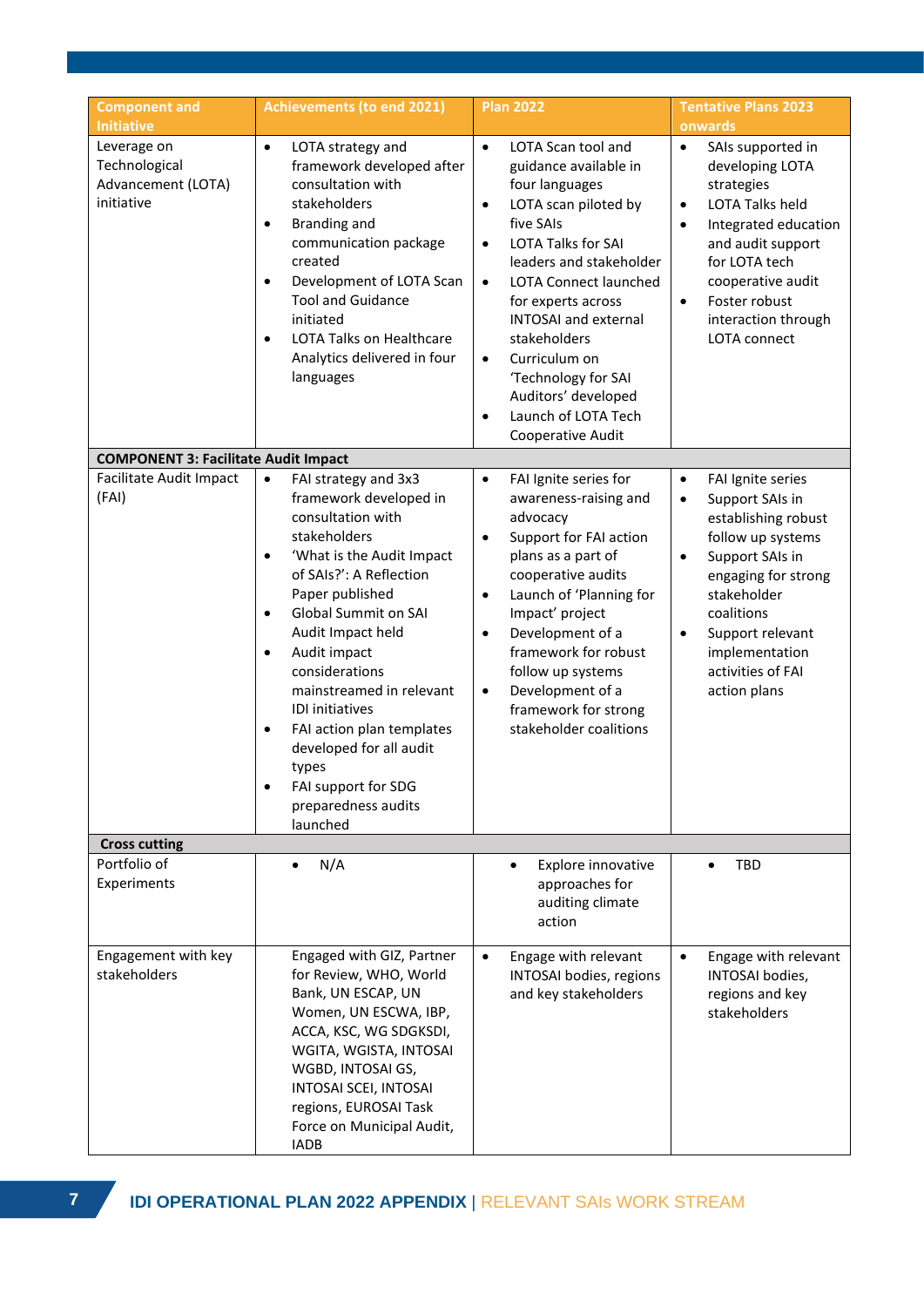| <b>Component and</b><br><b>Initiative</b> | <b>Achievements (to end 2021)</b>                                               | Plan 2022                                                                       | <b>Tentative Plans 2023</b><br>onwards                                         |
|-------------------------------------------|---------------------------------------------------------------------------------|---------------------------------------------------------------------------------|--------------------------------------------------------------------------------|
| Liaise with INTOSAI<br>regions            | Responsible for liaising<br>with ASOSAI, PASAI,<br><b>EUROSAI &amp; OLACEFS</b> | Responsible for liaising<br>with ASOSAI, PASAI,<br><b>EUROSAI &amp; OLACEFS</b> | Responsible for<br>liaising with ASOSAI,<br>PASAI, EUROSAI &<br><b>OLACEFS</b> |

#### **E. Contribution to IDI Cross-Cutting Priorities**

#### SAI Culture and Leadership

Fostering innovation in audit and education practice, leveraging on technological advancements and facilitating audit impact are all change initiatives. To realise the change embedded, we will work together with SAIs and stakeholders to facilitate a move towards creating enabling SAI cultures. For instance, in FAI , IDI will continue to reflect on how to support an impact driven culture in SAIs. The key driver of change in any SAI is the leadership. As can be seen from this plan, engagement with SAI leadership is planned at each stage of all initiatives in this work stream. SAI leadership will be consulted in designing initiatives, they will be included in strategic discussions on how the initiative will be taken forward in their SAIs, they will be asked to make commitments, they will be introduced to a variety of stakeholders and they will be accountable for monitoring and ensuring results in areas where support is provided.

#### SAI Communications and Stakeholder Engagement

SAI communication and stakeholder engagement is a critical part of both a high-quality audit process and high impact audits. We have built in multi-stakeholder engagement in each component of this work stream. The SAI Innovations webinars and marketplace events will bring together SAIs and stakeholders to exchange ideas on "Getting more from audit in the digital age". ISAM mainstreams multi-stakeholder engagement throughout the audit process. The cooperative and pilot audits for SDGs implementation provide for bringing together SAI leadership and key stakeholders. SAI teams and mentors are trained on the use of stakeholder analysis tools for the audits. Forming stakeholder coalitions is an integral part of the framework for facilitating audit impact, with a strategic goal of strong stakeholder coalitions.

#### Inclusiveness and Gender

We have mainstreamed gender and inclusiveness considerations throughout all the initiatives in the work stream. We have conducted gender analysis for LOTA and FAI. We will mainstream gender and inclusiveness considerationsin both the initiatives. In the SAI Innovations initiative, we reflect on gender and inclusiveness in determining the framing webinar panel, provide for different time zones and provide interpretation in four languages. Importantly we have tried to ensure that the concept of innovation is wide enough to recognise diverse local contexts. The SDG implementation audits will examine the principle of leave no one behind. Most importantly we will launch the EFA for promoting and supporting SAI contribution to equal futures through its audit work.

At an input level we try to include both men and women in the planning process for initiatives. We strive to have gender balanced teams of experts and resource persons, to provide for equal opportunities and to balance perspectives. The visual and verbal guides for creating digital education, respect and promote diversity, refrain from gender stereotypes, and take into consideration needs of participants across geographies. At IDI, we strive to create inclusive digital experiences in our eLearning courses and live events. We adhere to the Web Content Accessibility Guidelines (WCAG) 2.1 AA recommendations and other accessibility standards while designing and developing eLearning solutions. We endeavour to partner with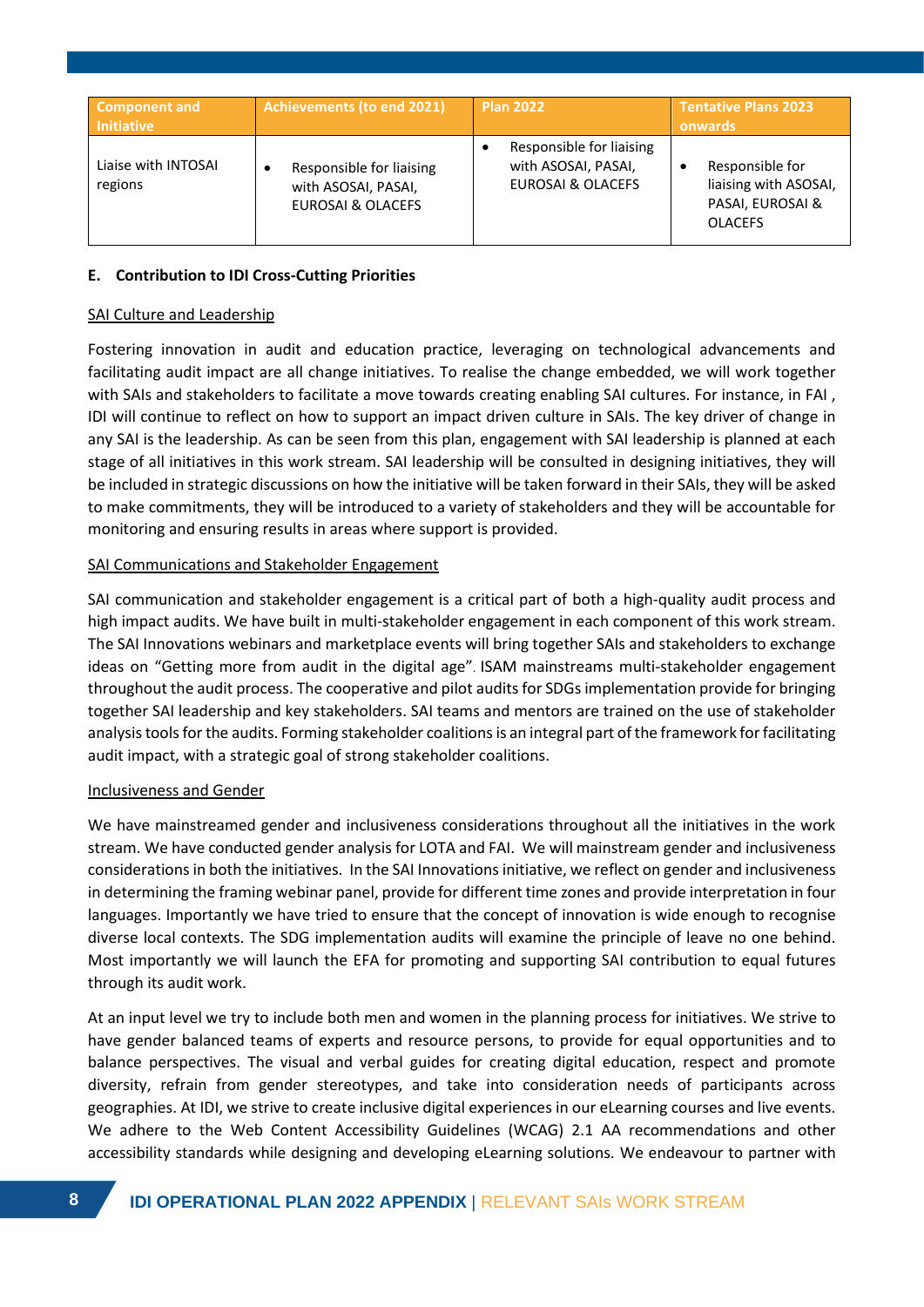key stakeholders like IBP, UN Women, INTOSAI regions, INTOSAI bodies in promoting and supporting gender & inclusiveness.

#### **F. Risk Management**

Risk management in IDI is owned at the IDI Board level. IDI's corporate risk register is regularly updated and discussed at each Board meeting. The Board approves the identification and assessment of risks, and the mitigating measures. In approving the risk register, the Board accepts the residual risks. The risk register covers the developmental, operational, reputational and natural risks that, if realised, could undermine delivery of the IODI strategic plan.

IDI has identified the following additional risks which may prevent the Relevant SAIs work stream from delivering its expected results and will implement the associated risk mitigation measures.

No additional risks identified.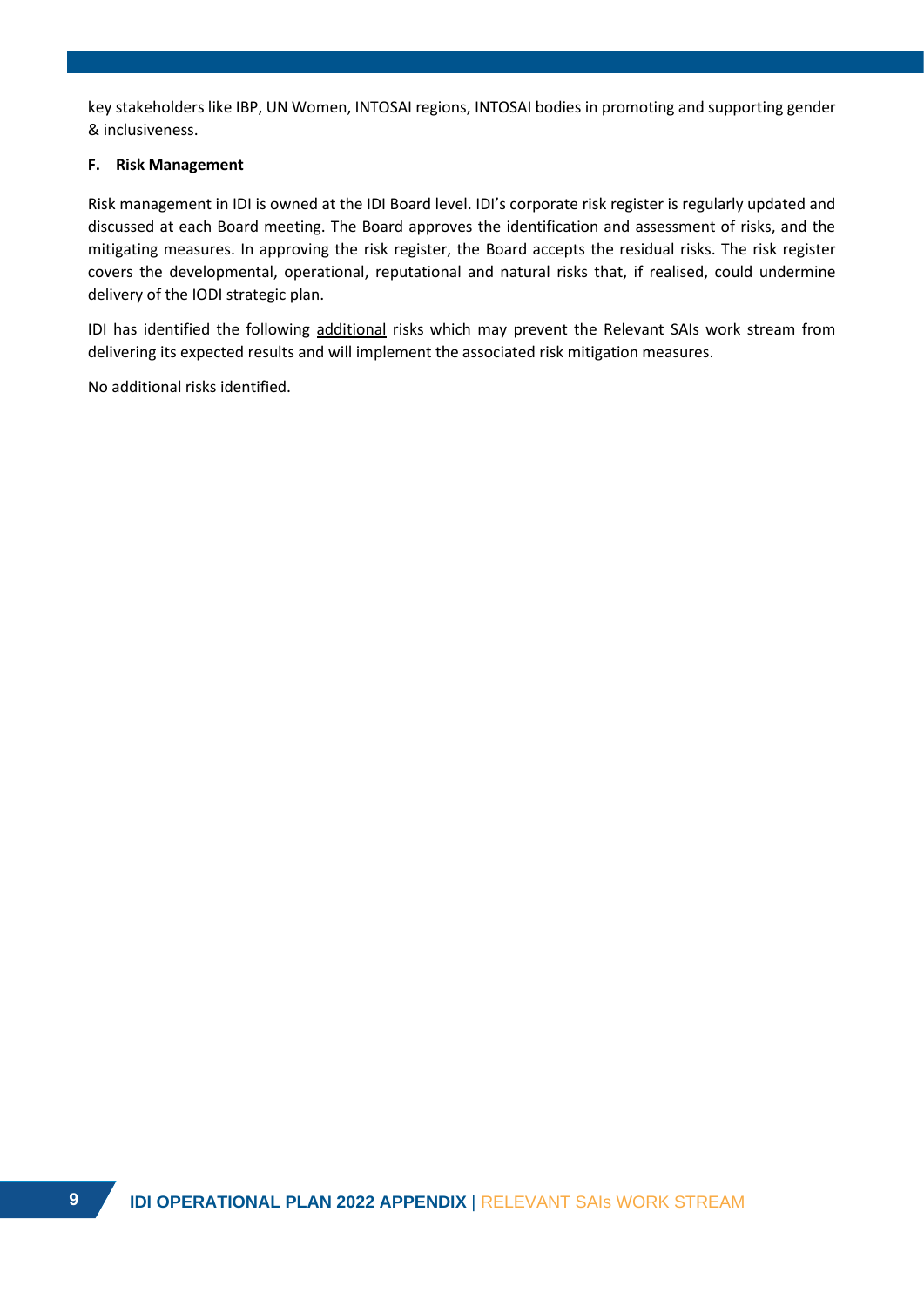# **G. Expected Results**

| <b>Expected</b>                                                                   | <b>Indica</b> | <b>Indicator Definition</b>                                                                                                                                                                                                                                                                                                                                                                                                               | <b>Source</b>                                                   | <b>Baseline (Date)</b>                                                | Target /                                                                 | <b>Targets and Actual Results</b>                                                                |                                                                                                                                       |                                                                                                                                                               |                                                                                                                                                                 |                                                             |
|-----------------------------------------------------------------------------------|---------------|-------------------------------------------------------------------------------------------------------------------------------------------------------------------------------------------------------------------------------------------------------------------------------------------------------------------------------------------------------------------------------------------------------------------------------------------|-----------------------------------------------------------------|-----------------------------------------------------------------------|--------------------------------------------------------------------------|--------------------------------------------------------------------------------------------------|---------------------------------------------------------------------------------------------------------------------------------------|---------------------------------------------------------------------------------------------------------------------------------------------------------------|-----------------------------------------------------------------------------------------------------------------------------------------------------------------|-------------------------------------------------------------|
| <b>Results</b>                                                                    | tor<br>No.    |                                                                                                                                                                                                                                                                                                                                                                                                                                           |                                                                 |                                                                       | <b>Actual</b>                                                            | 2019                                                                                             | 2020                                                                                                                                  | 2021                                                                                                                                                          | 2022                                                                                                                                                            | 2023                                                        |
| Global<br>public goods<br>to support<br>Auditing the<br><b>SDGs</b><br>developed, | 18            | Progress in<br>developing and<br>disseminating GPGs<br>on Audit of SDGs<br>and other products                                                                                                                                                                                                                                                                                                                                             | <b>IDI Annual</b><br>Performance &<br>Accountability<br>Reports | <b>Auditing SDGs</b><br>Version 0<br>exposed for<br>comment<br>(2018) | Target                                                                   | N/A                                                                                              | ISAM (pilot<br>version)<br>published in<br>English,<br>Arabic, French<br>and Spanish                                                  | ISAM) Piloted                                                                                                                                                 | <b>ISAM</b><br>(updated<br>version)<br>published in<br>English                                                                                                  | ISAM (updated<br>version)<br>published in<br>four languages |
| quality<br>assured and<br>disseminate<br>d                                        |               |                                                                                                                                                                                                                                                                                                                                                                                                                                           |                                                                 |                                                                       | Actual                                                                   | Guidance on<br>auditing SDGs<br>version 1<br>developed.<br><b>SDG</b><br>compendium<br>published | <b>ISAM</b><br>published and<br>available in 4<br>languages                                                                           | N/A                                                                                                                                                           | N/A                                                                                                                                                             | N/A                                                         |
| Outreach<br>for<br>innovation<br>in audit and<br>education<br>practice            | 19            | Cumulative number<br>UN/IDI SAI<br><b>IDI Annual</b><br>Leaders &<br>of participants (SAIs<br>Performance &<br>Stakeholders<br>and stakeholders<br>Accountability<br>from all countries)<br>275 (2018)<br>Reports<br>covered through SAI<br>Innovations events<br>(formerly Green<br>Hat); UN-IDI SAI<br>Leadership and<br>Stakeholder<br>meeting, LOTA<br>Talks, FAI Ignite<br>Series and Equal<br><b>Futures Audit</b><br>Platform (and |                                                                 | Target                                                                | Green Hat: 70<br><b>UN/IDI: 345</b><br><b>Total: 415</b><br>(44% female) | SAI<br>Innovations:<br>200<br><b>UN/IDI: 478</b><br><b>Total: 678</b><br>(44% female)            | <b>SAI Innovations</b><br>: 270<br><b>UN/IDI: 478</b><br><b>Total: 748</b><br>Healthy<br>Interactions<br>Series: 50<br>LOTA Talks: 30 | SAI<br>Innovations:<br>1759<br><b>UN/IDI: 478</b><br>FAI Ignite: 80<br><b>LOTA Talks:</b><br>100<br><b>EFA Platform:</b><br>50<br>Total: 2467<br>(44% female) | SAI<br>Innovations:<br>2200<br><b>UN/IDI: 478</b><br>FAI Ignite: 120<br>LOTA Talks:<br>200<br><b>EFA Platform:</b><br>100<br><b>Total: 3098</b><br>(44% female) |                                                             |
|                                                                                   |               | female participation<br>rate each year)                                                                                                                                                                                                                                                                                                                                                                                                   |                                                                 |                                                                       | Actual                                                                   | Green Hat:<br>129<br><b>UN/IDI: 478</b><br><b>Total: 607</b><br>(39% female)                     | SAI<br>Innovations:<br>619 UN/IDI:<br>478 SDG Audit<br>Initiatives:<br>755                                                            | N/A                                                                                                                                                           | N/A                                                                                                                                                             | N/A                                                         |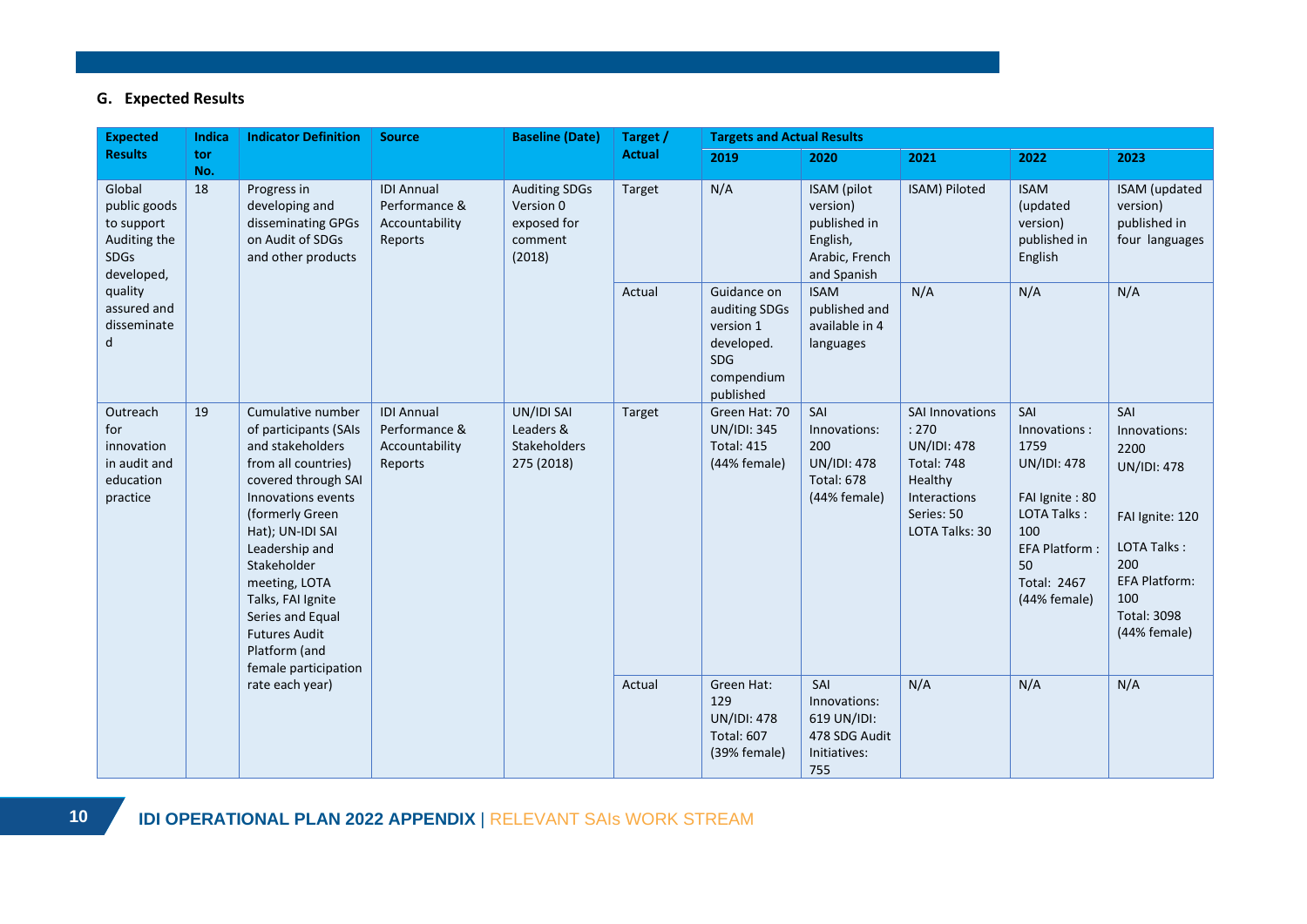| <b>Expected</b>                                                 | <b>Indica</b> | <b>Indicator Definition</b>                                                                                                                                                                         | <b>Source</b>                                                     | <b>Baseline (Date)</b>                                                                                        | Target /      | <b>Targets and Actual Results</b>                                                                                              |                                                                                                                          |                                                                                                                                            |                                                                                                                                                                                     |                                                                                                                                            |
|-----------------------------------------------------------------|---------------|-----------------------------------------------------------------------------------------------------------------------------------------------------------------------------------------------------|-------------------------------------------------------------------|---------------------------------------------------------------------------------------------------------------|---------------|--------------------------------------------------------------------------------------------------------------------------------|--------------------------------------------------------------------------------------------------------------------------|--------------------------------------------------------------------------------------------------------------------------------------------|-------------------------------------------------------------------------------------------------------------------------------------------------------------------------------------|--------------------------------------------------------------------------------------------------------------------------------------------|
| <b>Results</b>                                                  | tor<br>No.    |                                                                                                                                                                                                     |                                                                   |                                                                                                               | <b>Actual</b> | 2019                                                                                                                           | 2020                                                                                                                     | 2021                                                                                                                                       | 2022                                                                                                                                                                                | 2023                                                                                                                                       |
|                                                                 |               |                                                                                                                                                                                                     |                                                                   |                                                                                                               |               |                                                                                                                                | Total: 1852 <sup>1</sup>                                                                                                 |                                                                                                                                            |                                                                                                                                                                                     |                                                                                                                                            |
| SAIs<br>supported<br>in.<br>professional<br>staff<br>developmen | 20            | Cumulative number<br>of SAI staff trained<br>through<br>cooperative audits<br>for SDGs, leveraging<br>on technological<br>advancement,<br>eLearning<br>specialists, blended<br>learning specialist, | <b>IDI Annual</b><br>Performance and<br>Accountability<br>Reports | SDG Audit: 206<br><b>ELS: 71</b><br><b>BLS: 32</b><br><b>LMS: 97</b><br>FAI: 0<br><b>Total: 406</b><br>(2018) | Target        | <b>SDG Audit:</b><br>206<br>ELS: 141<br><b>BLS: 32</b><br>LMS: 127<br>FAI: 0<br><b>Total: 506</b><br>(44% female)              | <b>SDG Audit:</b><br>300<br>ELS: 145<br><b>BLS: 32</b><br>LMS: 136<br><b>FAI: 0</b><br><b>Total: 613</b><br>(44% female) | SDG Audit: 376 <sup>2</sup><br>ELS: 145<br><b>BLS: 32</b><br>LMS: 136<br><b>LMS RP: 30</b><br><b>FAI: 30</b><br>Total: 749 (44%<br>female) | <b>SDG Audit:</b><br>376<br>ELS: 145<br><b>BLS: 32</b><br>LMS: 136<br><b>LMS RP: 30</b><br><b>FAI: 60</b><br>LF <sup>3</sup> 350 <sup>4</sup><br><b>Total: 1129</b><br>(44% female) | SDG Audit: 376<br>ELS: 145<br><b>BLS: 32</b><br>LMS: 136<br><b>LMS RP: 30</b><br><b>FAI: 70</b><br>LF:550<br>Total:<br>1339(44%<br>female) |
|                                                                 |               | LMS administrators,<br>facilitating audit<br>impact, learning<br>festival (and female<br>participation rate<br>each year)                                                                           |                                                                   |                                                                                                               | Actual        | <b>SDG Audit:</b><br>206<br>ELS: 145 <sup>5</sup><br><b>BLS: 32</b><br>LMS: 136<br>FAI: 0<br><b>Total: 519</b><br>(34% female) | <b>SDG</b><br>Audit: 445 ELS:<br>1456 BLS: 32<br>LMS: 136 FAI:<br>0 Total: 758<br>(51% female)                           | N/A                                                                                                                                        | N/A                                                                                                                                                                                 | N/A                                                                                                                                        |
| <b>SAIS</b><br>supported<br>in.<br>leveraging<br>on             | 21            |                                                                                                                                                                                                     | <b>IDI Annual</b><br>Performance &<br>Accountability<br>Reports   | 0(2018)                                                                                                       | Target        | $\mathbf{0}$                                                                                                                   | $\Omega$                                                                                                                 | 397<br>a)<br>b)<br>N/A<br>N/A                                                                                                              | a) $398$<br>b) LOTA Scan:<br>5<br><b>LOTA Coop</b><br>Audits:5                                                                                                                      | a) $39^9$<br>b) LOTA Scan:<br>10<br>c) LOTA Coop<br>Audits: 10                                                                             |

<sup>&</sup>lt;sup>1</sup> Gender breakdown not known for open events (no registration required)

 $^2$  The change of the target comes from the cumulative actual target 2020 consisting of 206 of the actual target 2019, 70 of CASP and 100 of 3.d audit.

 $3$  Learning Festival moved from indicator 19 to indicator 20 as planned activities are professional development activities rather than knowledge sharing activities.

<sup>&</sup>lt;sup>4</sup> This figure shows the cumulative number of SAI staff trained at the Learning Festival, which includes resources pools, SYL graduates and PESA-P participants from both

Professional and Relevant SAIs. It also includes the cumulative number for Healthy Interactions Series, since in 2022 it will be merged with the Learning Festival

<sup>&</sup>lt;sup>5</sup> This figure shows staff trained at the SAIs, not the actual number of IDI certified eLearning Specialists.

 $6$  This figure shows staff trained at the SAIs, not the actual number of IDI certified eLearning Specialists.

 $^7$  This change comes from SDG audits initiative: CASP about 14 SAIs and 3.d audit about 25 SAIs supported in using data analytics in audit.

<sup>&</sup>lt;sup>8</sup> This change comes from SDG audits initiative: CASP about 14 SAIs and 3.d audit about 25 SAIs supported in using data analytics in audit.

<sup>&</sup>lt;sup>9</sup> This change comes from SDG audits initiative: CASP about 14 SAIs and 3.d audit about 25 SAIs supported in using data analytics in audit.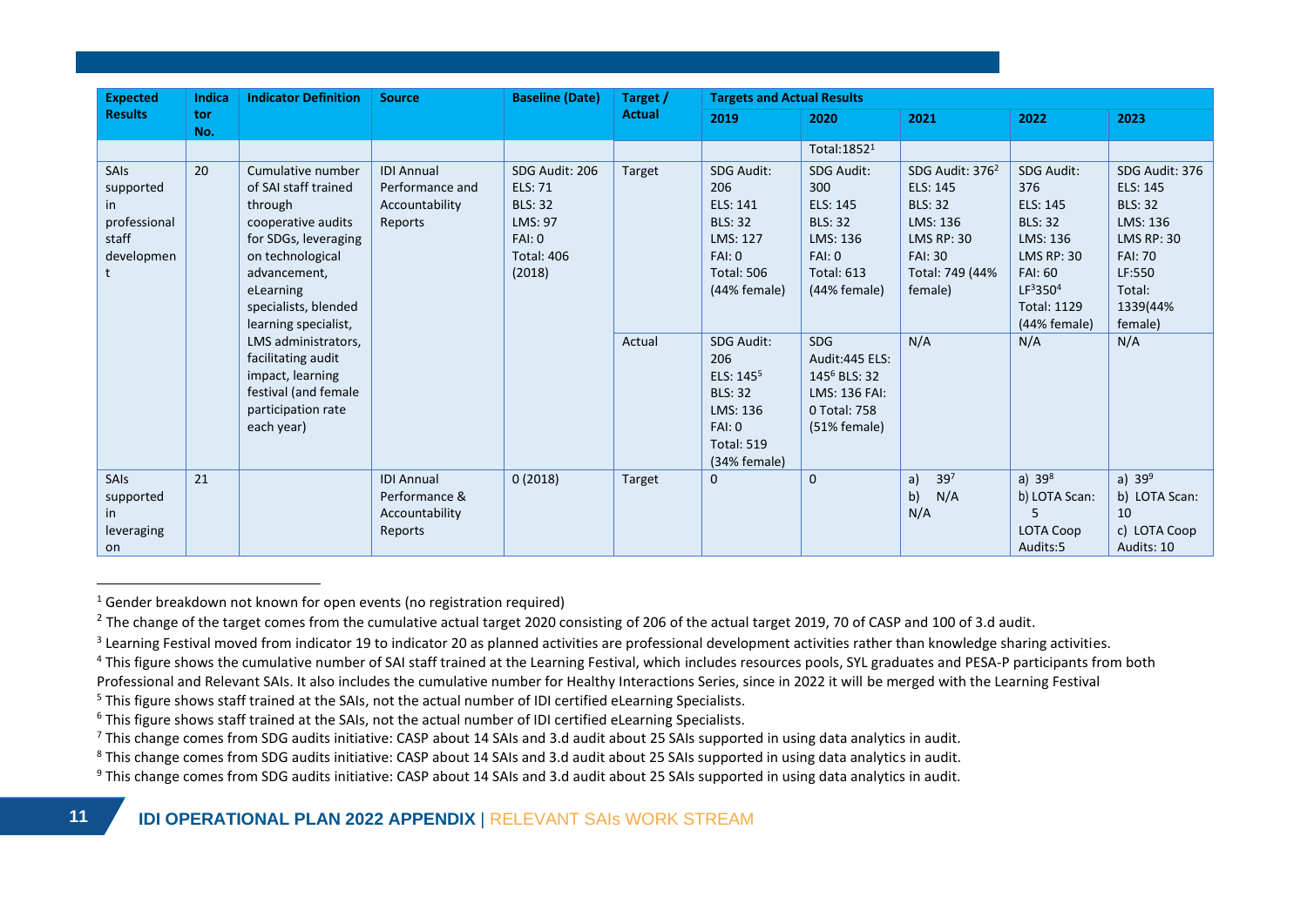| <b>Expected</b>              | Indica     | <b>Indicator Definition</b>                                                                                                                                          | <b>Source</b>                                        | <b>Baseline (Date)</b> | Target /      | <b>Targets and Actual Results</b>     |                                         |         |         |         |
|------------------------------|------------|----------------------------------------------------------------------------------------------------------------------------------------------------------------------|------------------------------------------------------|------------------------|---------------|---------------------------------------|-----------------------------------------|---------|---------|---------|
| <b>Results</b>               | tor<br>No. |                                                                                                                                                                      |                                                      |                        | <b>Actual</b> | 2019                                  | 2020                                    | 2021    | 2022    | 2023    |
| technology                   |            | Cumulative number<br>of SAIs supported in<br>Exploring use of<br>a)<br>data analytics in<br>audit<br>  <sub>b</sub><br>LOTA Scan<br><b>LOTA Cooperative</b><br>Audit |                                                      |                        | Actual        | $\mathbf 0$                           | 14                                      | N/A     | N/A     | N/A     |
| SAIs<br>supported<br>in      | 22         | Progress on IDI-IBP<br>Joint Report on<br>'Assessing the Audit                                                                                                       | <b>IDI Annual</b><br>Performance &<br>Accountability | 0(2018)                | Target        | IDI-IBP<br>Partnership<br>Established | Joint report<br>published &<br>launched | N/A     | N/A     | N/A     |
| facilitating<br>audit impact |            | & Oversight Value<br>Chain' [delivered<br>under GFU], and                                                                                                            | Reports                                              |                        | Actual        | IDI-IBP<br>Partnership<br>Established | Joint report<br>published &<br>launched | N/A     | N/A     | N/A     |
|                              |            | Cumulative number<br>of SAIs participating<br>in Facilitating Audit                                                                                                  |                                                      | 0(2018)                | Target        | N/A                                   | N/A                                     | 15 SAIs | 25 SAIs | 30 SAIs |
|                              |            | Impact (FAI)<br>activities <sup>10</sup>                                                                                                                             |                                                      |                        | Actual        | N/A                                   | N/A                                     | N/A     | N/A     | N/A     |

Explanation for amendment, addition or removal of indicators: Indicators 19,20,21 and 22 changed to include LOTA, FAI, Learning Festival, Healthy interactions and LMS targets.

# IDI Supported SAI Capacity and Output Indicators

| <b>Expected Results</b>                         | <b>Indicator No.</b> | <b>Indicator Definition</b>                                              | <b>Source</b>                                             | <b>Baseline</b> | Target /      | <b>Targets and Actual Results</b> |      |      |          |      |
|-------------------------------------------------|----------------------|--------------------------------------------------------------------------|-----------------------------------------------------------|-----------------|---------------|-----------------------------------|------|------|----------|------|
|                                                 |                      |                                                                          |                                                           | (Date)          | <b>Actual</b> | 2019                              | 2020 | 2021 | 2022     | 2023 |
| SAIs Engage in ISSAI-<br><b>Based Audits of</b> | 18                   | Cumulative number of SAIs supported<br>by IDI which submit (ISSAI-based) | IDI Annual Performance &<br><b>Accountability Reports</b> | 3(2018)         | Target        |                                   | 61   | 60   | 82<br>11 | 92   |
| <b>Relevance to Citizens:</b>                   |                      | Cooperative audit report focused on                                      |                                                           |                 | Actual        | ۔ ب                               | 56   | N/A  | N/A      | N/A  |

10 Indicator definition changed in light of changes to initiative design during the planning meeting. The design now focuses more on global and regional engagement. SAI specific support will be provided at a later stage, especially as a part of cooperative audit support.

<sup>11</sup> Include SDG preparedness audits, 3.D Audit, CASP and EIPVW